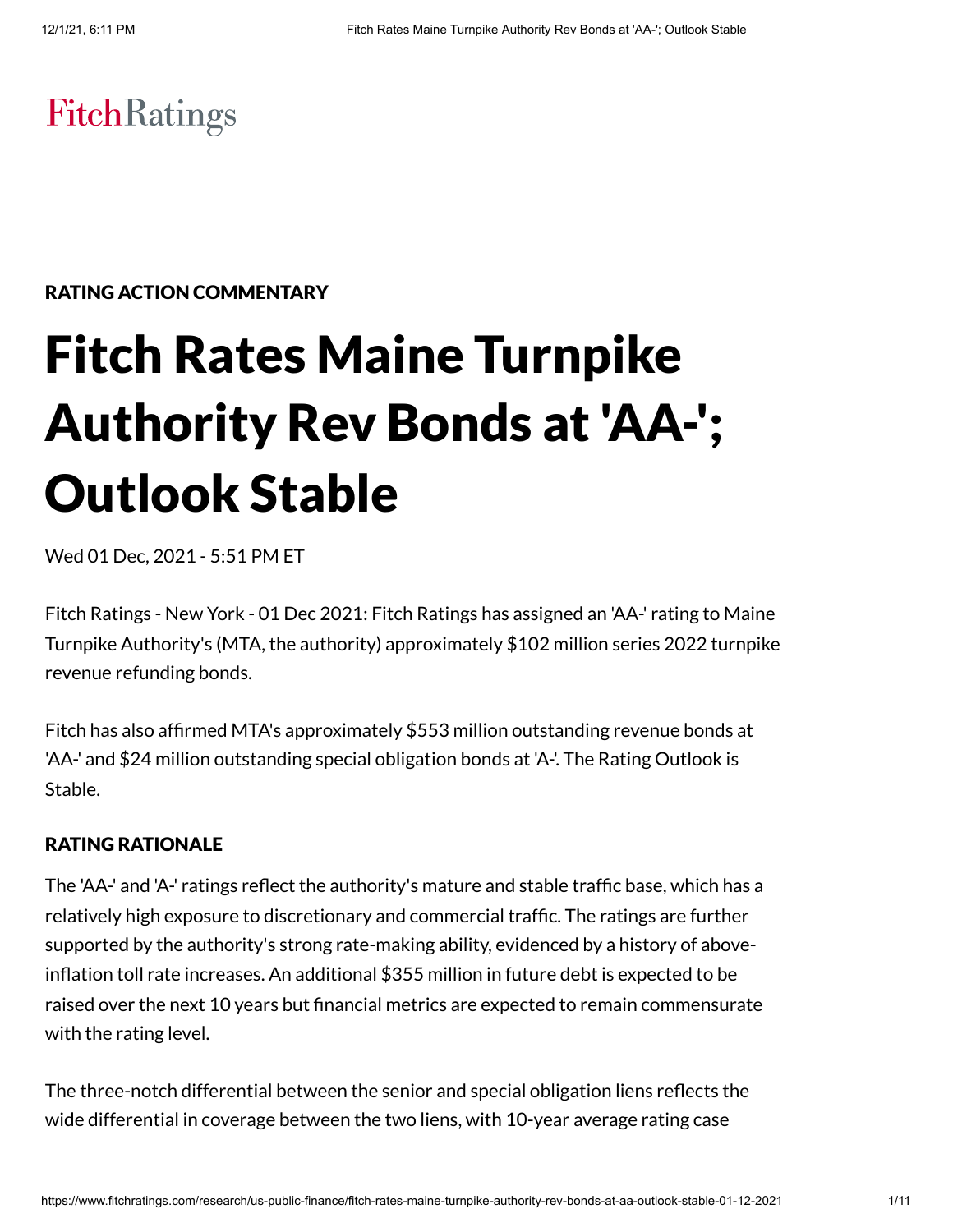coverage of 2.8x senior and 1.9x total, as well as the special obligation bonds' deeply subordinated status and weaker security package.

#### KEY RATING DRIVERS

Mature Traffic Base, Leisure Exposure - Revenue Risk (Volume): Midrange

The Maine Turnpike is a mature asset and serves as the primary travel corridor through the southern and most populated portion of Maine. It provides access to the coastal areas resulting in relatively high exposure to discretionary traffic, while serving as an essential artery for commercial vehicles. Traffic has historically remained stable even through the most recent economic downturn, demonstrating low elasticity to toll increases with the most recent toll increase implemented in November 2021. Although the turnpike experienced severe traffic declines related to the coronavirus pandemic, traffic has nearly recovered to historical levels. In Fitch's view, the current toll rate of eight cents per mile for passenger vehicles is low, supporting MTA's strong economic rate-making flexibility.

Demonstrated Rate-Making Flexibility - Revenue Risk (Price): Stronger

The authority benefits from unlimited legal authority to change toll rates as needed. Historically, management has demonstrated a willingness to increase revenues through periodic, above-inflationary toll rate increases to ensure the funding of capital needs and to maintain financial flexibility, with the most recent increase taking effect November 2021. Fitch expects toll rates to be raised as necessary.

Manageable Capital Program - Infrastructure Development & Renewal: Stronger

MTA's approximately \$2.8 billion 30-year capital program (2018-2047) is manageable, mostly addressing maintenance needs and some capacity expansion to alleviate congestion around Portland. Management plans to potentially issue debt in small increments every few years to assist with the funding of its capital plan. Fitch does not expect these possible issuances to be onerous given the strength of MTA's financial profile and that the majority of the capital plan is cash-funded. The authority expects roughly 65% of capital plan funding to come from cash flow with the remainder being funded by new debt issuances.

#### Sound Debt Structure: Stronger (Senior); Weaker (Special Obligation)

MTA's debt is all fixed-rate and fully amortizing. The senior bonds are further supported by a cash debt service reserve fund, which is currently funded at half of maximum annual debt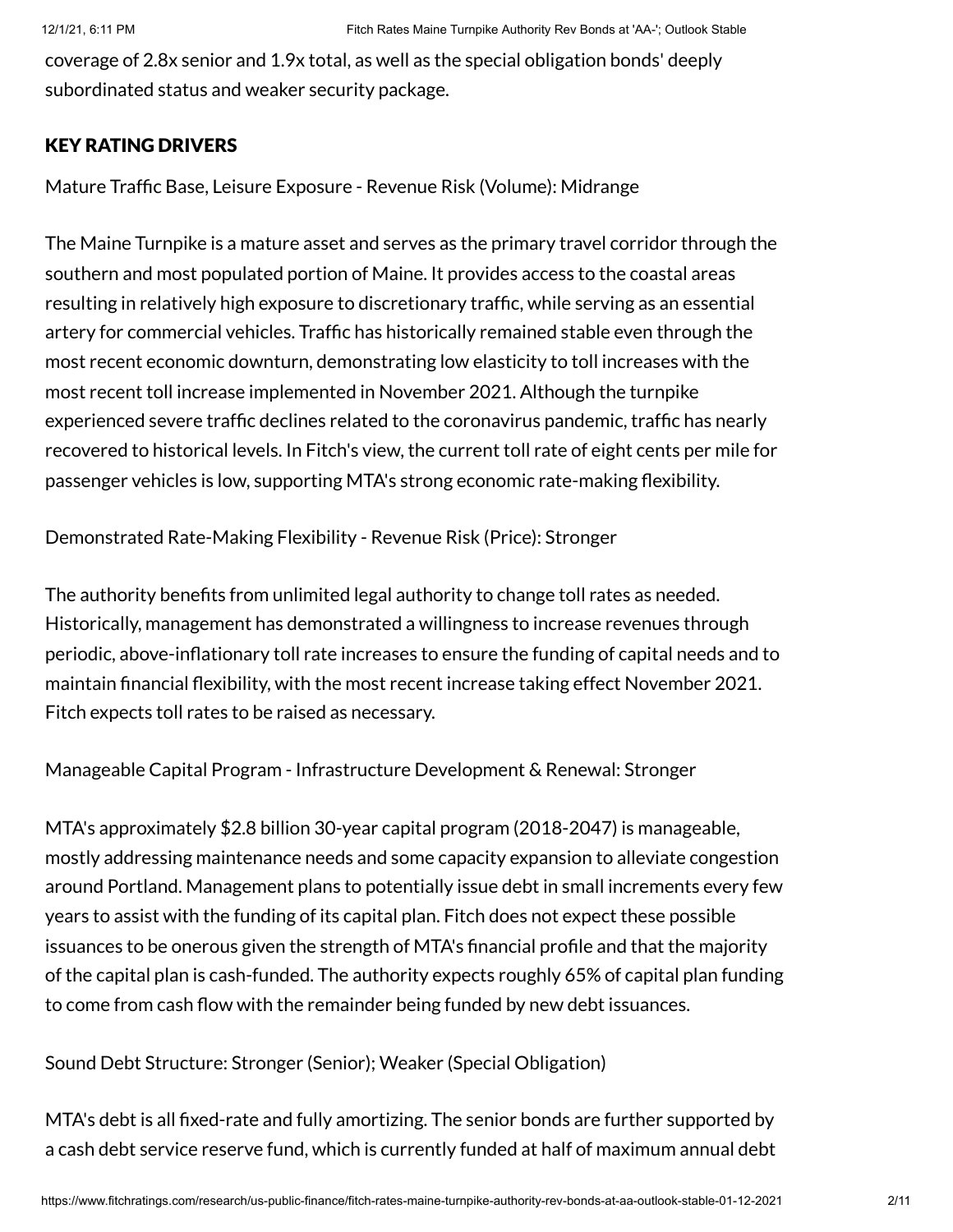service given that senior debt service coverage ratio (DSCR) has remained above 2.0x. There is no dedicated debt service reserve supporting the special obligation bonds. On the special obligation lien, a weak sum sufficient covenant and additional bonds test, coupled with structural subordination provide for weaker bondholder protection.

#### Financial Profile

MTA's strong financial profile affords financial flexibility to weather economic downturns. Fiscal 2020 (YE December 31) coverage on a senior and total basis based on audited financials was 2.3x and 1.1x, respectively. Debt service coverage averages 2.8x senior and 1.9x total in Fitch's rating case. Net debt to cash flow available for debt service (CFADS) of 6.4x senior and 13.3x total was temporarily high in 2020 due to the pandemic. By 2025, leverage is expected to decline to 3.2x senior and 5.1x total in Fitch's rating case due to new debt issuances.

#### PEER GROUP

Maine Turnpike's closest peer is New Hampshire Turnpike System (A+/Stable). Both are strong, mature turnpike systems comprised of both urban and rural segments. Maine Turnpike features higher DSCRs than New Hampshire on the senior lien, reflective of its higher rating level.

#### RATING SENSITIVITIES

# Factors that could, individually or collectively, lead to negative rating action/downgrade:

--Sustained underperformance of traffic, revenue or maintenance of expenses, leading to senior coverage below 2.0x, and total coverage below 1.4x without plans to remedy future potential liquidity gaps with a near-term toll increase.

#### Factors that could, individually or collectively, lead to positive rating action/upgrade:

--While the near-term financial profile is robust, given peers at 'AA' have stronger volume risk profiles, positive rating movement is unlikely in the near term.

# BEST/WORST CASE RATING SCENARIO

International scale credit ratings of Sovereigns, Public Finance and Infrastructure issuers have a best-case rating upgrade scenario (defined as the 99th percentile of rating transitions, measured in a positive direction) of three notches over a three-year rating horizon; and a worst-case rating downgrade scenario (defined as the 99th percentile of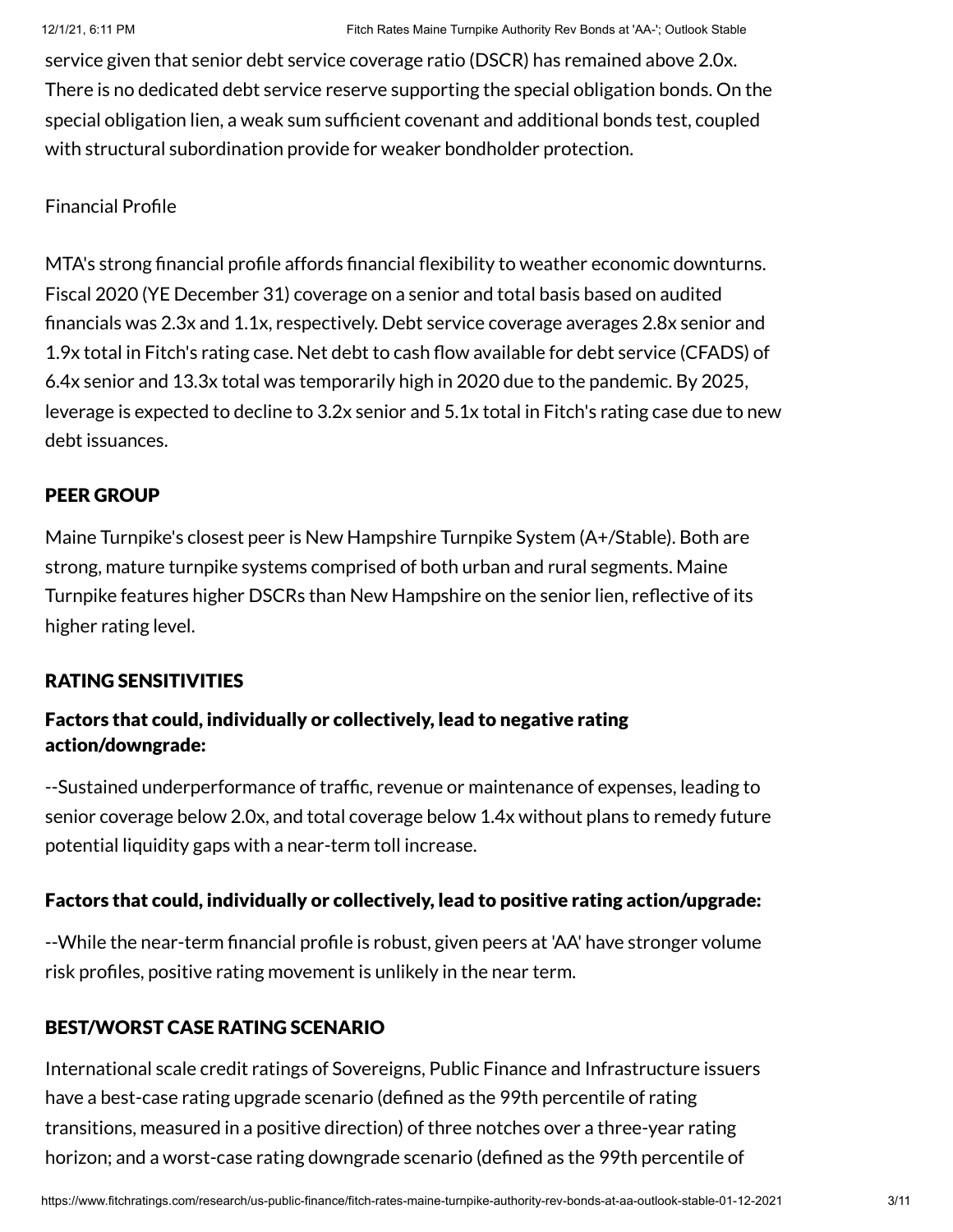rating transitions, measured in a negative direction) of three notches over three years. The complete span of best- and worst-case scenario credit ratings for all rating categories ranges from 'AAA' to 'D'. Best- and worst-case scenario credit ratings are based on historical performance. For more information about the methodology used to determine sectorspecific best- and worst-case scenario credit ratings, visit [https://www.fitchratings.com/site/re/10111579.](https://www.fitchratings.com/site/re/10111579)

#### TRANSACTION SUMMARY

The authority plans to issue approximately \$102 million in series 2022 senior turnpike revenue refunding bonds (forward delivery). Proceeds will be used to refund the series 2012A and series 2012B turnpike revenue refunding bonds and cover the costs of issuance. The series 2022 bonds will be on parity with existing senior bonds and will mature in 2042. The bonds are expected to price on December 7th.

#### CREDIT UPDATE

Performance data for 10-months fiscal YTD 2021 (ending December 31) indicate substantial traffic recovery compared to early pandemic levels, with traffic and revenue down 7% and 4%, respectively, from 2019. Traffic levels continue to recover, with the latest month of traffic in October returning to 97% of pre-pandemic volumes. The authority currently expects FY 2021's gross toll revenues to reach 96% of 2019 levels, which is expected to be supported by the latest toll rate increase, which took effect November 1. Continuing the current year trend, traffic levels are expected to recover to pre-pandemic levels in fiscal 2022.

The financial impact from the coronavirus pandemic on the authority in 2020 was significant. Total revenues were down approximately 18% from 2019. Total traffic was down 22% from the prior year.

The authority anticipates the next toll rate increase will be in 2028 at 29%. Since 1999 the MTA has raised tolls five times, all at levels above inflation with minimal political pushback. The most recent toll increase was 13% across all fare types in November 2021. Fitch expects the MTA will implement rate increases as necessary with minimal impact to traffic. Toll rate increases are not expected in the near future given the turnpike's robust financial profile.

#### FINANCIAL ANALYSIS

https://www.fitchratings.com/research/us-public-finance/fitch-rates-maine-turnpike-authority-rev-bonds-at-aa-outlook-stable-01-12-2021 4/11 Both Fitch cases incorporate the proposed refunding transaction, future debt issuances for the authority's capital program, the November 2021 toll rate increase and the scheduled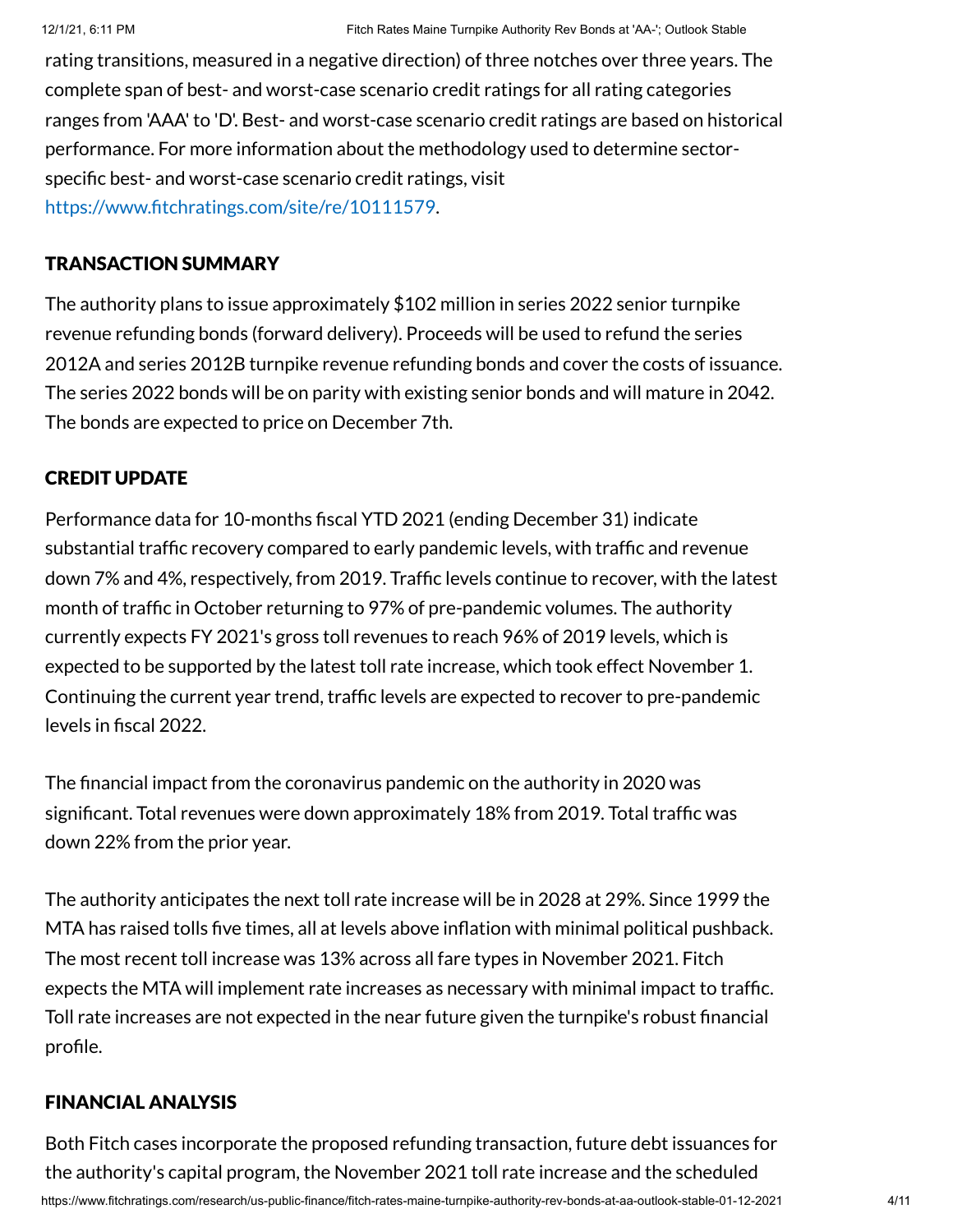29% toll rate increase across the system in 2028. Fitch adopted the management case as the base case. Revenue increases at a CAGR of 7% from 2020 through 2030, reflecting recovery from the pandemic and toll rate increases. Operating expenses grow at a 10-year CAGR 4.2%. The base case results in 10-year average DSCRs of 3.0x senior and 2.0x total and year-five (2025) net debt to CFADS of 3.1x senior and 4.7x total in 2025.

Fitch's rating case assumes a 3% decline in toll revenue in 2024 to model a hypothetical recession. Toll revenue recovers to the base case level in 2026. Operating expenses grow at 0.5% higher than in the base case. The rating case results in 10-year average DSCRs of 2.8x senior and 1.9x total and year-five (2025) net debt to CFADS of 3.2x senior and 5.1x total in 2025.

In Fitch's view, senior lien metrics are considered consistent with the 'AA-' rating, including extra financial cushion to offset traffic profile characteristics which other peers rated 'AA' do not possess. Additionally, metrics on a total basis appropriately warrant an 'A-' rating for the special obligation bonds, reflecting the substantial differential in rating case coverage levels as well as additional debt structure risk.

# **SECURITY**

The senior-lien bonds are secured by a pledge of all turnpike revenues, including all monies, funds and other income received by the authority from the operation of the turnpike.

The special obligation bonds are secured by a pledge of all special obligation revenues, specifically all monies, funds and other income transferred to the trustee after all obligations for the more senior liens and the deposit into the reserve maintenance fund has been satisfied.

# Asset Description

The Maine Turnpike Authority is a body politic and corporate that is empowered under the enabling act to construct, maintain, and operate the turnpike. The Maine Turnpike extends 109 miles from Kittery, ME in the south to Augusta, ME in the northeast. The turnpike includes 19 interchanges, 19 toll plazas and 183 bridge and major box culvert structures.

# REFERENCES FOR SUBSTANTIALLY MATERIAL SOURCE CITED AS KEY DRIVER OF RATING

The principal sources of information used in the analysis are described in the Applicable Criteria.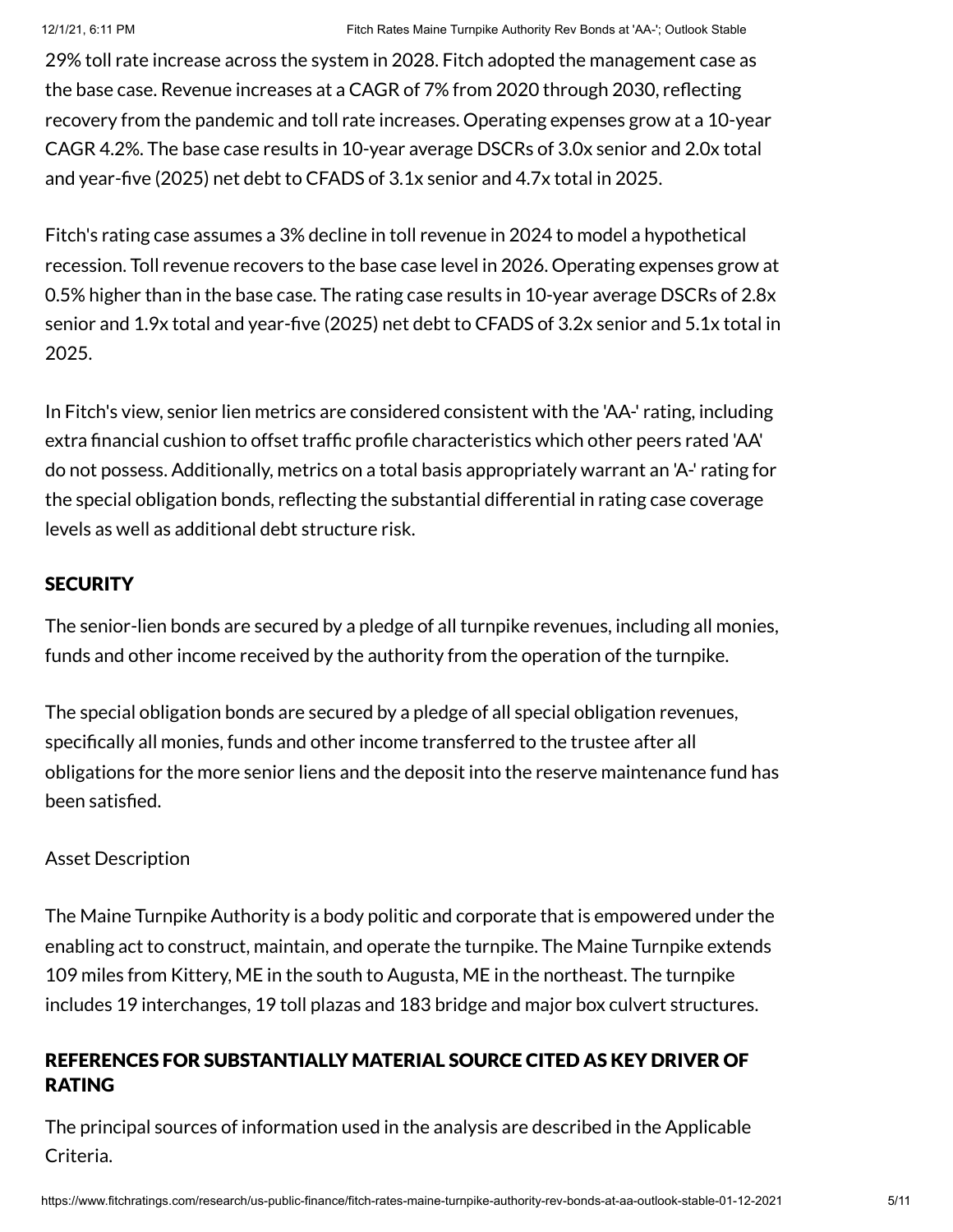#### ESG CONSIDERATIONS

Unless otherwise disclosed in this section, the highest level of ESG credit relevance is a score of '3'. This means ESG issues are credit-neutral or have only a minimal credit impact on the entity, either due to their nature or the way in which they are being managed by the entity. For more information on Fitch's ESG Relevance Scores, visit [www.fitchratings.com/esg.](http://www.fitchratings.com/esg)

#### RATING ACTIONS

| ENTITY/DEBT $\div$                                                                      | RATING $\div$ |                          |          | <b>PRIOR <math>\div</math></b>               |
|-----------------------------------------------------------------------------------------|---------------|--------------------------|----------|----------------------------------------------|
| Maine Turnpike<br>Authority (ME)                                                        |               |                          |          |                                              |
| Maine Turnpike<br>Authority (ME) /Toll<br>Revenues -<br>Subordinated<br>Obligations/1LT | LT            | A-Rating Outlook Stable  | Affirmed | A-Rating<br><b>Outlook</b><br><b>Stable</b>  |
| Maine Turnpike<br>Authority (ME) /Toll<br>Revenues/1LT                                  | LT            | AA-Rating Outlook Stable | Affirmed | AA-Rating<br><b>Outlook</b><br><b>Stable</b> |

#### VIEW ADDITIONAL RATING DETAILS

#### FITCH RATINGS ANALYSTS

**Aysha Seedat** Analyst Primary Rating Analyst +1 646 582 4278 aysha.seedat@fitchratings.com Fitch Ratings, Inc. Hearst Tower 300 W. 57th Street New York, NY 10019

#### **Anne Tricerri**

Director Secondary Rating Analyst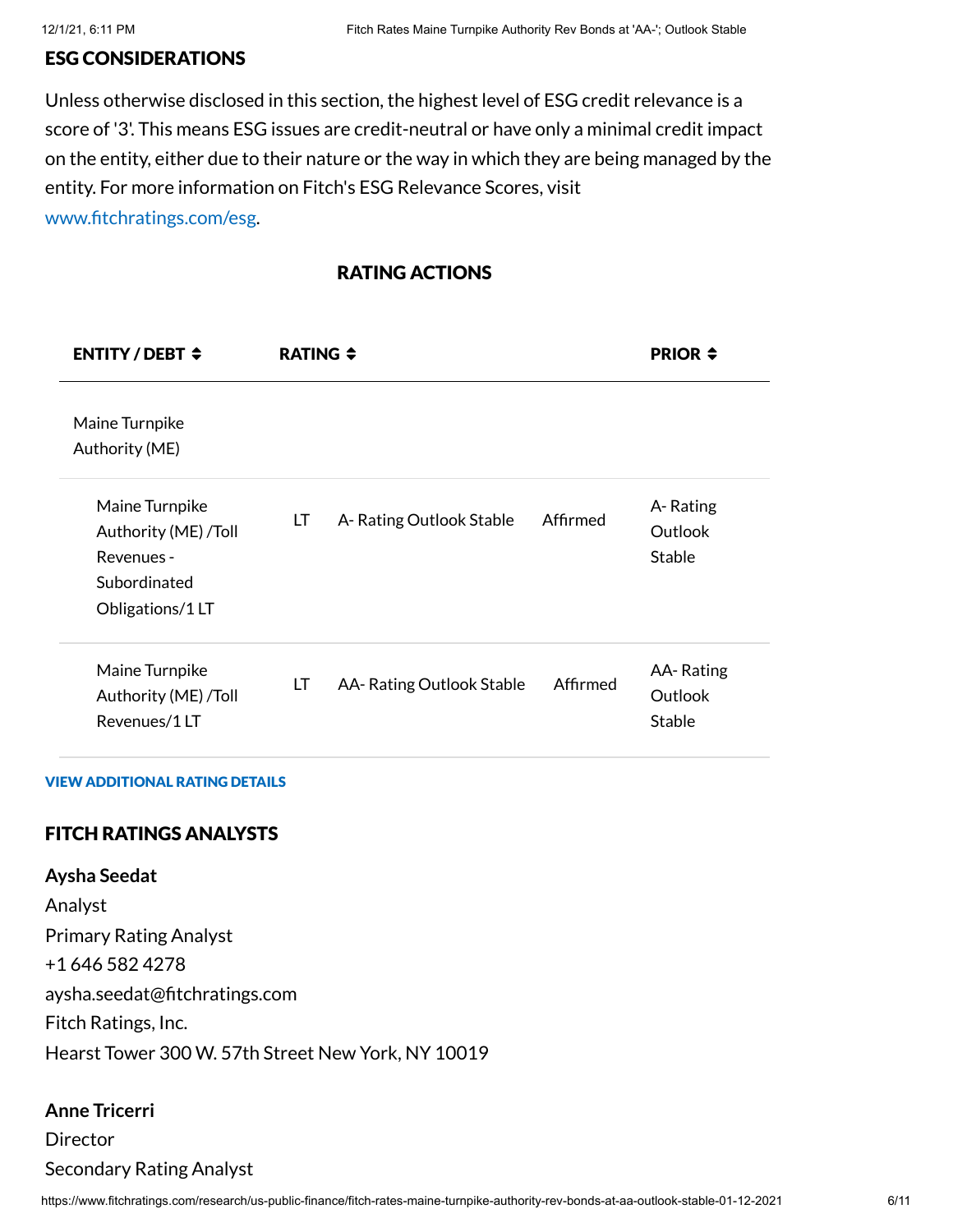+1 646 582 4676 anne.tricerri@fitchratings.com

#### **Scott Monroe, CFA**

Senior Director Committee Chairperson +1 415 732 5618 scott.monroe@fitchratings.com

#### MEDIA CONTACTS

**Sandro Scenga** New York +1 212 908 0278 sandro.scenga@thefitchgroup.com

Additional information is available on [www.fitchratings.com](http://www.fitchratings.com/)

#### PARTICIPATION STATUS

The rated entity (and/or its agents) or, in the case of structured finance, one or more of the transaction parties participated in the rating process except that the following issuer(s), if any, did not participate in the rating process, or provide additional information, beyond the issuer's available public disclosure.

#### APPLICABLE CRITERIA

Toll Roads, Bridges [and Tunnels](https://www.fitchratings.com/research/us-public-finance/toll-roads-bridges-tunnels-rating-criteria-26-06-2020) Rating Criteria (pub. 26 Jun 2020) (including rating assumption sensitivity)

[Infrastructure](https://www.fitchratings.com/research/infrastructure-project-finance/infrastructure-project-finance-rating-criteria-23-08-2021) and Project Finance Rating Criteria (pub. 23 Aug 2021) (including rating assumption sensitivity)

#### APPLICABLE MODELS

Numbers in parentheses accompanying applicable model(s) contain hyperlinks to criteria providing description of model(s).

GIG AST Model, v1.3.1 [\(1](https://www.fitchratings.com/research/infrastructure-project-finance/infrastructure-project-finance-rating-criteria-23-08-2021))

#### ADDITIONAL DISCLOSURES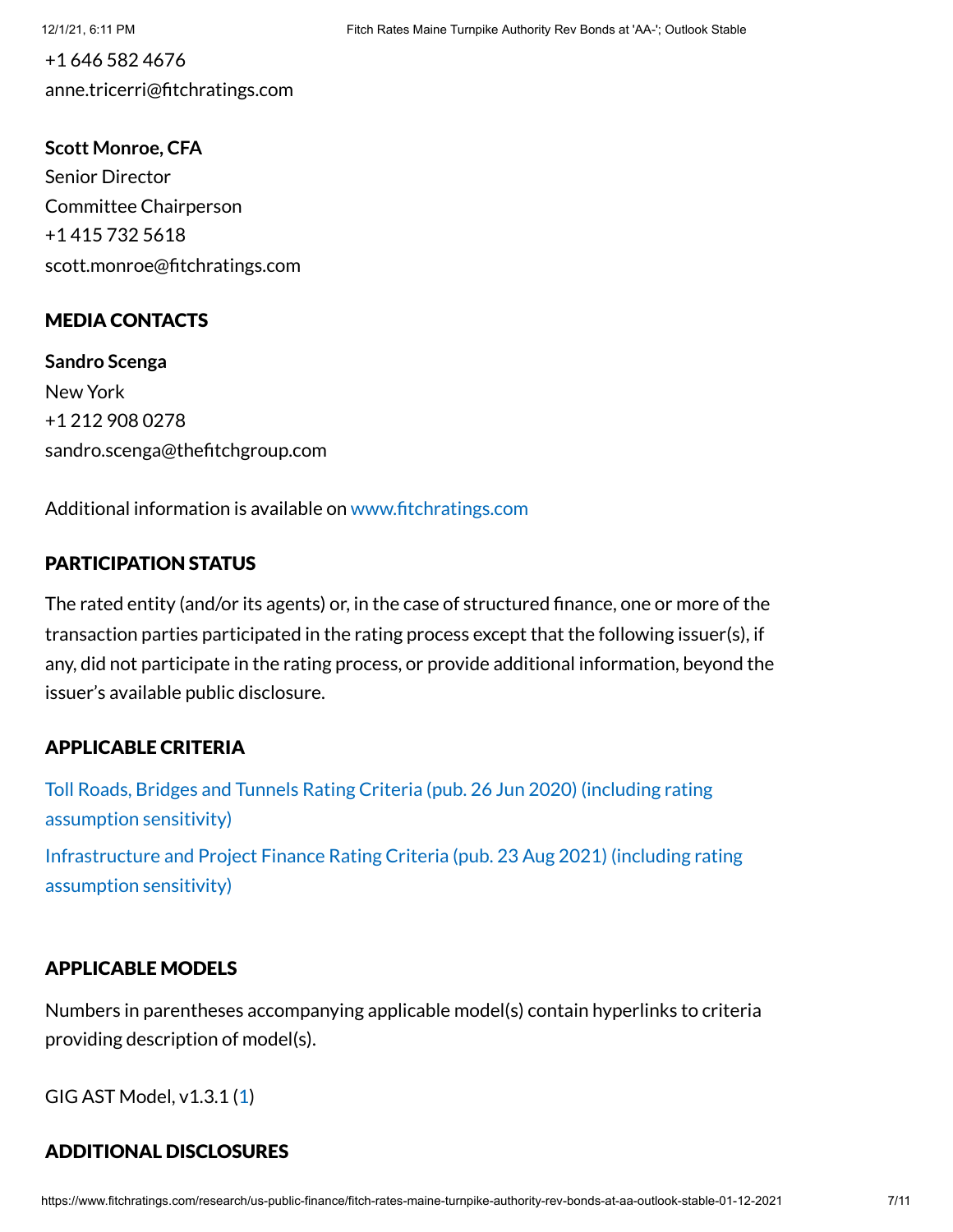[Dodd-Frank](https://www.fitchratings.com/research/us-public-finance/fitch-rates-maine-turnpike-authority-rev-bonds-at-aa-outlook-stable-01-12-2021/dodd-frank-disclosure) Rating Information Disclosure Form

Solicitation Status

[Endorsement](#page-9-0) Policy

#### ENDORSEMENT STATUS

Maine Turnpike Authority (ME) EU Endorsed, UK Endorsed

### DISCLAIMER

ALL FITCH CREDIT RATINGS ARE SUBJECT TO CERTAIN LIMITATIONS AND DISCLAIMERS. PLEASE READ THESE LIMITATIONS AND DISCLAIMERS BY FOLLOWING THIS LINK: [HTTPS://WWW.FITCHRATINGS.COM/UNDERSTANDINGCREDITRATINGS](https://www.fitchratings.com/UNDERSTANDINGCREDITRATINGS). IN ADDITION, THE FOLLOWING [HTTPS://WWW.FITCHRATINGS.COM/RATING-](https://www.fitchratings.com/rating-definitions-document)DEFINITIONS-DOCUMENT DETAILS FITCH'S RATING DEFINITIONS FOR EACH RATING SCALE AND RATING CATEGORIES, INCLUDING DEFINITIONS RELATING TO DEFAULT. PUBLISHED RATINGS, CRITERIA, AND METHODOLOGIES ARE AVAILABLE FROM THIS SITE AT ALL TIMES. FITCH'S CODE OF CONDUCT, CONFIDENTIALITY, CONFLICTS OF INTEREST, AFFILIATE FIREWALL, COMPLIANCE, AND OTHER RELEVANT POLICIES AND PROCEDURES ARE ALSO AVAILABLE FROM THE CODE OF CONDUCT SECTION OF THIS SITE. DIRECTORS AND SHAREHOLDERS RELEVANT INTERESTS ARE AVAILABLE AT [HTTPS://WWW.FITCHRATINGS.COM/SITE/REGULATORY](https://www.fitchratings.com/site/regulatory). FITCH MAY HAVE PROVIDED ANOTHER PERMISSIBLE SERVICE OR ANCILLARY SERVICE TO THE RATED ENTITY OR ITS RELATED THIRD PARTIES. DETAILS OF PERMISSIBLE SERVICE(S) FOR WHICH THE LEAD ANALYST IS BASED IN AN ESMA- OR FCA-REGISTERED FITCH RATINGS COMPANY (OR BRANCH OF SUCH A COMPANY) OR ANCILLARY SERVICE(S) CAN BE FOUND ON THE ENTITY SUMMARY PAGE FOR THIS ISSUER ON THE FITCH RATINGS WEBSITE.

#### READ LESS

# COPYRIGHT

Copyright © 2021 by Fitch Ratings, Inc., Fitch Ratings Ltd. and its subsidiaries. 33 Whitehall Street, NY, NY 10004. Telephone: 1-800-753-4824, (212) 908-0500. Fax: (212) 480-4435. Reproduction or retransmission in whole or in part is prohibited except by permission. All rights reserved. In issuing and maintaining its ratings and in making other reports (including forecast information), Fitch relies on factual information it receives from issuers and underwriters and from other sources Fitch believes to be credible. Fitch conducts a reasonable investigation of the factual information relied upon by it in accordance with its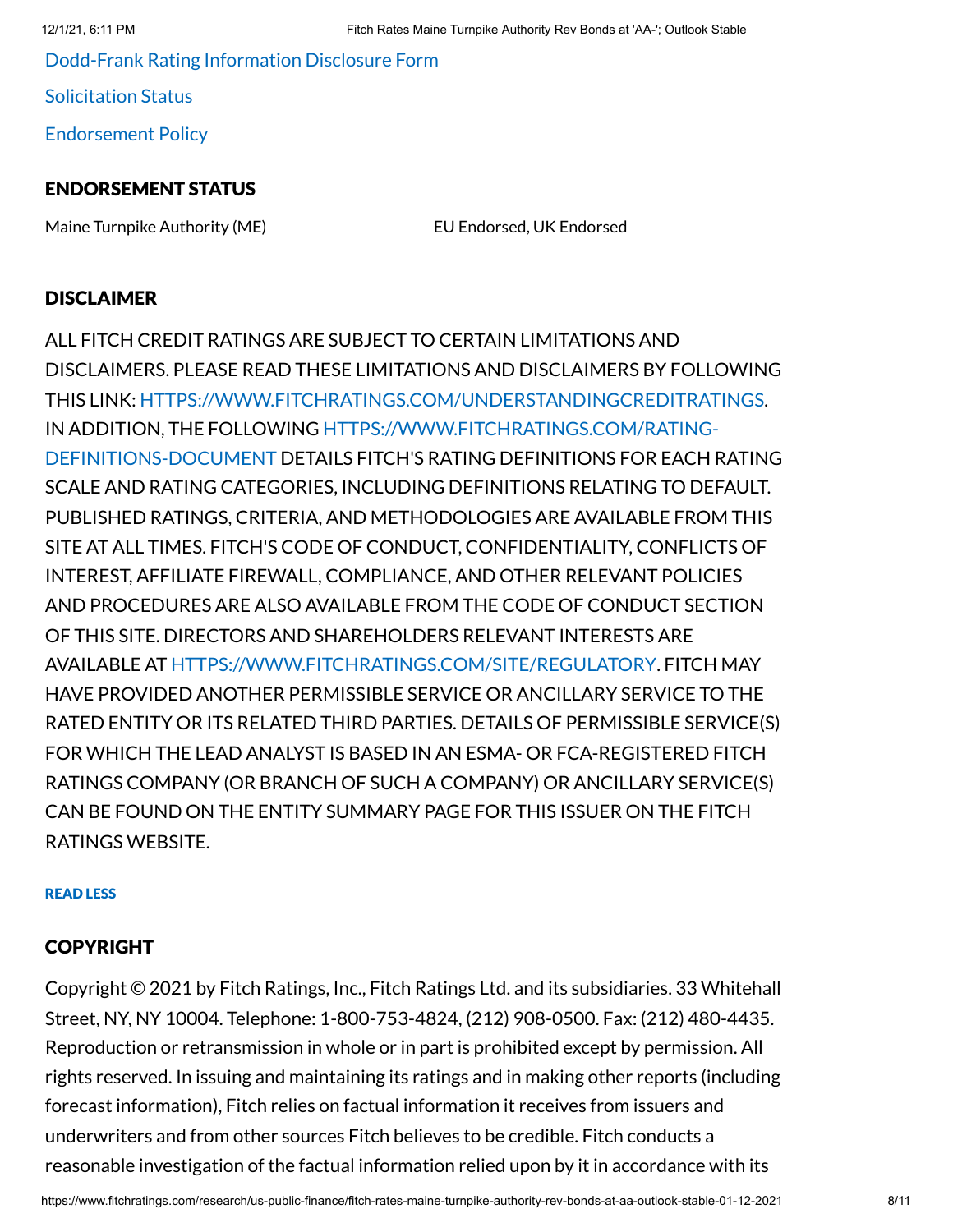ratings methodology, and obtains reasonable verification of that information from independent sources, to the extent such sources are available for a given security or in a given jurisdiction. The manner of Fitch's factual investigation and the scope of the thirdparty verification it obtains will vary depending on the nature of the rated security and its issuer, the requirements and practices in the jurisdiction in which the rated security is offered and sold and/or the issuer is located, the availability and nature of relevant public information, access to the management of the issuer and its advisers, the availability of preexisting third-party verifications such as audit reports, agreed-upon procedures letters, appraisals, actuarial reports, engineering reports, legal opinions and other reports provided by third parties, the availability of independent and competent third- party verification sources with respect to the particular security or in the particular jurisdiction of the issuer, and a variety of other factors. Users of Fitch's ratings and reports should understand that neither an enhanced factual investigation nor any third-party verification can ensure that all of the information Fitch relies on in connection with a rating or a report will be accurate and complete. Ultimately, the issuer and its advisers are responsible for the accuracy of the information they provide to Fitch and to the market in offering documents and other reports. In issuing its ratings and its reports, Fitch must rely on the work of experts, including independent auditors with respect to financial statements and attorneys with respect to legal and tax matters. Further, ratings and forecasts of financial and other information are inherently forward-looking and embody assumptions and predictions about future events that by their nature cannot be verified as facts. As a result, despite any verification of current facts, ratings and forecasts can be affected by future events or conditions that were not anticipated at the time a rating or forecast was issued or affirmed. The information in this report is provided "as is" without any representation or warranty of any kind, and Fitch does not represent or warrant that the report or any of its contents will meet any of the requirements of a recipient of the report. A Fitch rating is an opinion as to the creditworthiness of a security. This opinion and reports made by Fitch are based on established criteria and methodologies that Fitch is continuously evaluating and updating. Therefore, ratings and reports are the collective work product of Fitch and no individual, or group of individuals, is solely responsible for a rating or a report. The rating does not address the risk of loss due to risks other than credit risk, unless such risk is specifically mentioned. Fitch is not engaged in the offer or sale of any security. All Fitch reports have shared authorship. Individuals identified in a Fitch report were involved in, but are not solely responsible for, the opinions stated therein. The individuals are named for contact purposes only. A report providing a Fitch rating is neither a prospectus nor a substitute for the information assembled, verified and presented to investors by the issuer and its agents in connection with the sale of the securities. Ratings may be changed or withdrawn at any time for any reason in the sole discretion of Fitch. Fitch does not provide investment advice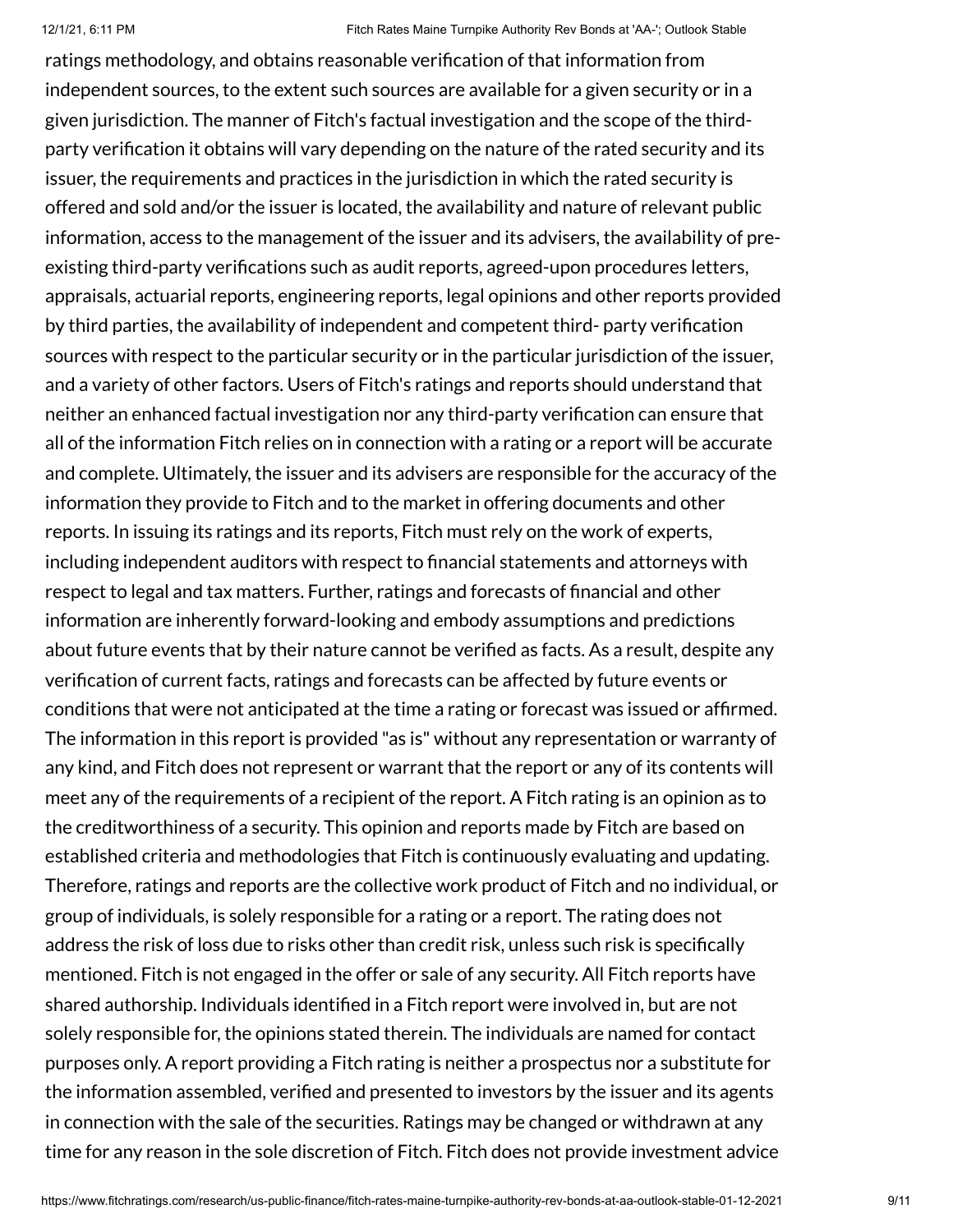of any sort. Ratings are not a recommendation to buy, sell, or hold any security. Ratings do not comment on the adequacy of market price, the suitability of any security for a particular investor, or the tax-exempt nature or taxability of payments made in respect to any security. Fitch receives fees from issuers, insurers, guarantors, other obligors, and underwriters for rating securities. Such fees generally vary from US\$1,000 to US\$750,000 (or the applicable currency equivalent) per issue. In certain cases, Fitch will rate all or a number of issues issued by a particular issuer, or insured or guaranteed by a particular insurer or guarantor, for a single annual fee. Such fees are expected to vary from US\$10,000 to US\$1,500,000 (or the applicable currency equivalent). The assignment, publication, or dissemination of a rating by Fitch shall not constitute a consent by Fitch to use its name as an expert in connection with any registration statement filed under the United States securities laws, the Financial Services and Markets Act of 2000 of the United Kingdom, or the securities laws of any particular jurisdiction. Due to the relative efficiency of electronic publishing and distribution, Fitch research may be available to electronic subscribers up to three days earlier than to print subscribers.

For Australia, New Zealand, Taiwan and South Korea only: Fitch Australia Pty Ltd holds an Australian financial services license (AFS license no. 337123) which authorizes it to provide credit ratings to wholesale clients only. Credit ratings information published by Fitch is not intended to be used by persons who are retail clients within the meaning of the Corporations Act 2001

Fitch Ratings, Inc. is registered with the U.S. Securities and Exchange Commission as a Nationally Recognized Statistical Rating Organization (the "NRSRO"). While certain of the NRSRO's credit rating subsidiaries are listed on Item 3 of Form NRSRO and as such are authorized to issue credit ratings on behalf of the NRSRO (see

[https://www.fitchratings.com/site/regulatory\)](https://www.fitchratings.com/site/regulatory), other credit rating subsidiaries are not listed on Form NRSRO (the "non-NRSROs") and therefore credit ratings issued by those subsidiaries are not issued on behalf of the NRSRO. However, non-NRSRO personnel may participate in determining credit ratings issued by or on behalf of the NRSRO.

#### READ LESS

# SOLICITATION STATUS

The ratings above were solicited and assigned or maintained by Fitch at the request of the rated entity/issuer or a related third party. Any exceptions follow below.

# <span id="page-9-0"></span>ENDORSEMENT POLICY

Fitch's international credit ratings produced outside the EU or the UK, as the case may be, are endorsed for use by regulated entities within the EU or the UK, respectively, for